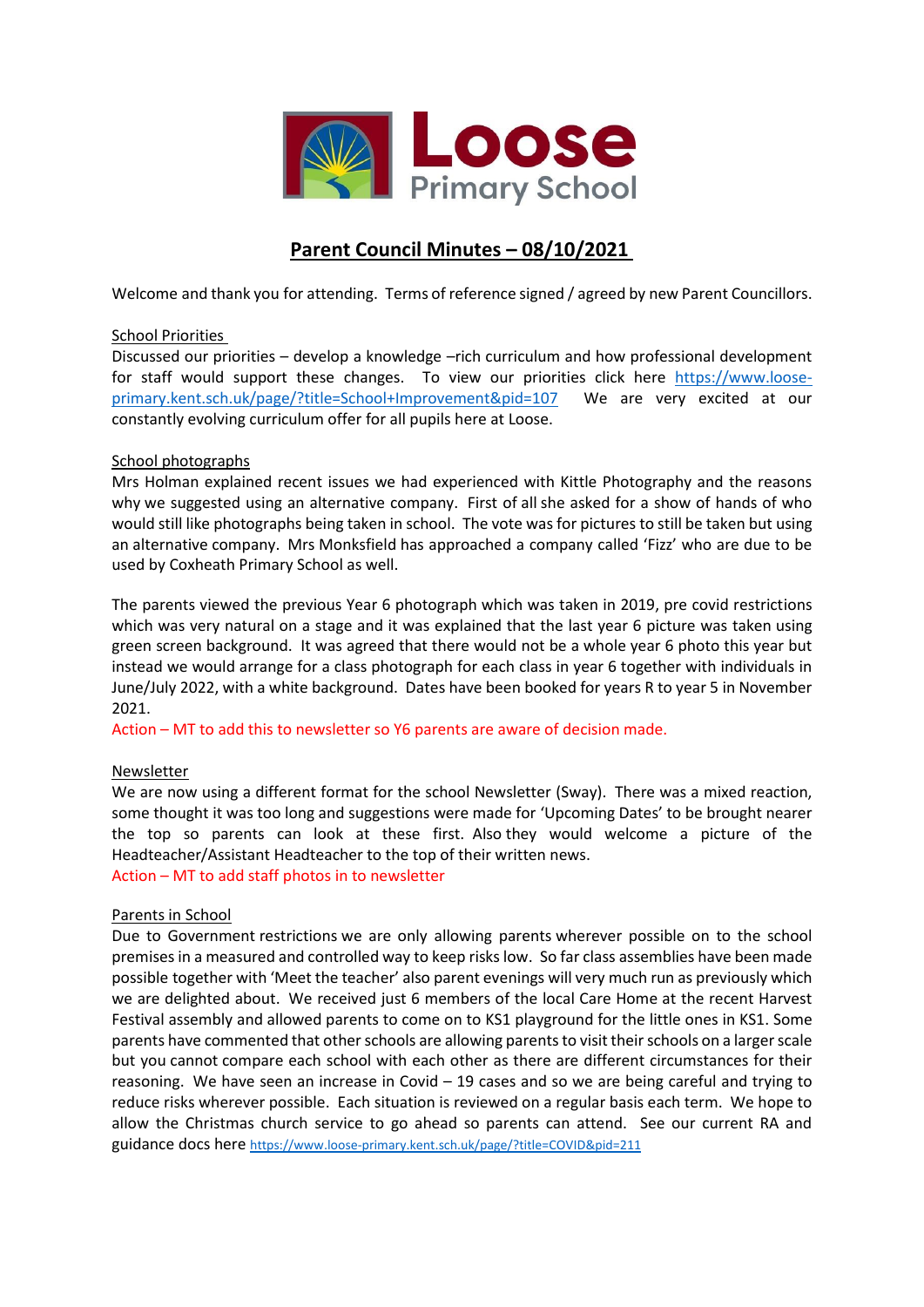#### Gates

Mrs Holman explained that Waldron Drive gate needs to be busier ideally as the split between the 4 gates is not equal and this causes more congestion, especially in Lancet Lane. Lancet Lane and the main two other gates are still proving busy but most parents feel that children are used to this and happy with how they come in to school and are collected at the end of the day. A parent raised the point that Lancet Lane had not been manned on occasions.

Action – SLT to ensure person on duty stays on gate whilst on LL (not coming onto playground).

#### FURTHER ISSUES RAISED BY PARENTS / QUERIES

**Google Classroom** isn't always up to date if children need to isolate and learn from home. Some do have lots of learning on there, some classes not.

Action – class teachers and AHT to check this for all classes.

Google Classroom is predominantly now for children who are self-isolating and for any homework. Action – CC to send reminder to parents re Google Classrooms / how to use.

**Toilet breaks** are allowed during the lesson however children should be reminded by their teacher that breaks and lunchtimes must be used for this facility. Children that use iRock may miss out on their break and snacktimes. These music lessons are privately arranged with the parent and it is the parent that chooses this. Any problems must be taken up directly with iRock by the parent. Pupils can have their snacks when returning to class.

Action – teachers to remind pupils to have snack if needed when they return / use toilet

It was raised that children are not allowed their **water bottles at lunchtimes.** It was explained that all children have a water facility in the hall. Water is readily available in cups and jugs for school dinners and if children have a lunch box they can also ask for water if they do not have a bottle as part of their lunch brought from home. Lunchtime is 1 hour long so there is plenty of time to have some water. It was also confirmed that the dinner staff ensure that children raise their hands prior to eating their dessert to ensure they are eating their food properly and have had enough. MDS try to encourage the children as best they can to have a few mouthfuls and invariable the children are happy to eat some more. If a child was not eating their lunch we would send a message home / let parents know.

Can children be sent home in their **PE kit** or alternatively come to school already dressed in PE kit if they have PE on the day? This is not allowed or encouraged as children then forget their kit / leave it at home. We do find that girls tend to wear shorts under their skirts which is fine and then they are partly prepared for their lesson or club after school. Should you prefer your child in year 6 (or any aged child feeling self-conscious) to change separately then please write in and advise the teacher.

Parents can come in a look for any **lost property** after school. It was advised that the lost property boxes are checked every other day if not daily and any named uniform is sent directly to class. Please could all parents ensure their child's uniform is clearly named. If uniform is also purchased from the PTA uniform shop, could they ensure the previous name has been crossed out.

**Parent Workshops** - If parents miss a workshop can the slides be shared? Is there to be a YR session? Action - Any phonics workshop power points on website to go to parents who could not make the workshops – MT. HO to plan a YR session for parents.